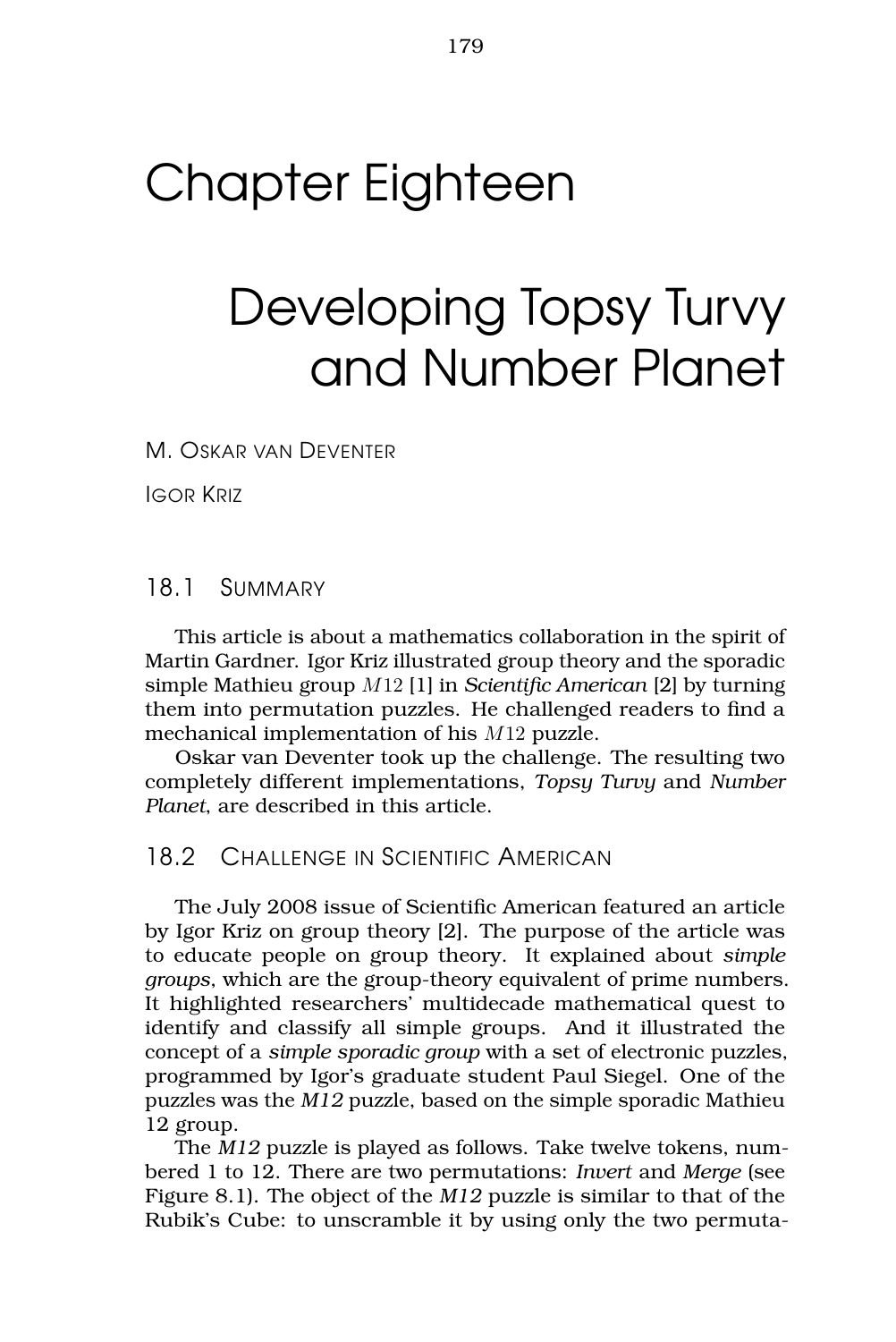tions.

$$
Invert = \left(\begin{smallmatrix} 1 & 2 & 3 & 4 & 5 & 6 & 7 & 8 & 9 & 10 & 11 & 12 \\ 12 & 11 & 10 & 9 & 8 & 7 & 6 & 5 & 4 & 3 & 2 & 1 \end{smallmatrix}\right)
$$

$$
Merge = \left(\begin{smallmatrix} 1 & 2 & 3 & 4 & 5 & 6 & 7 & 8 & 9 & 10 & 11 & 12 \\ 1 & 3 & 5 & 7 & 9 & 11 & 12 & 10 & 8 & 6 & 4 & 2 \end{smallmatrix}\right)
$$

Figure 18.1: The *M12* puzzle uses two permutations called *Invert* and *Merge*.

Igor suggested in the article that the three puzzles might be mechanically implemented, perhaps using a rotating device and a system of gears. He left it as a challenge to the reader.

#### 18.3 IMPLEMENTATION #1: Topsy Turvy

Oskar van Deventer took up the challenge to implement the puzzle using a set of tokens numbered 1 through 12. The *Invert* operation is easily implemented, as one can just turn around the set of tokens using some sort of mechanical device. The *Merge* operation is more challenging. Oskar's first idea was to implement the *Merge* using some slapstick construction, but he could not find a good mechanism. However, the reverse operation to *Merge*, which he christened *Split*, might be easier to implement. Oskar contacted Igor, who confirmed that *Split* could be used.

Oskar had previously developed several puzzle mechanisms to manipulate dropping tokens called *Jukebox* and *Pachinko* (see Figure [18.2.](#page-2-0) The former uses physical switches to alternate moving tokens left and right. The latter uses a pattern of grooves that holds one or two tokens until one more token is inserted that pushes the other tokens down. Oskar found that the latter mechanism could be used to build the 12-splitters needed for the *Split* operation.

Figure [18.3](#page-2-1) shows a working prototype of *Topsy Turvy*, which implements the 12-splitter. A big crank is used to move the 12 tokens into the 12-splitter. The *Invert* operation is implicitly implemented, as the crank can be turned either to the left or right. When turned, the 12 tokens are dropped in one by one. The first 11 of the tokens will then land stably on top of one another. However, when the final 12th token drops, it rolls down over the 11th, and while dropping, it pushes the 11th out of position. Then the 11th pushes the 10th out of position, which pushes the 9th, which pushes the 8th, an so on. In this cascade, the whole stack of tokens falls apart, with the even tokens moving to the right and the odd ones to the left.

Oskar had to build several prototypes to get the mechanism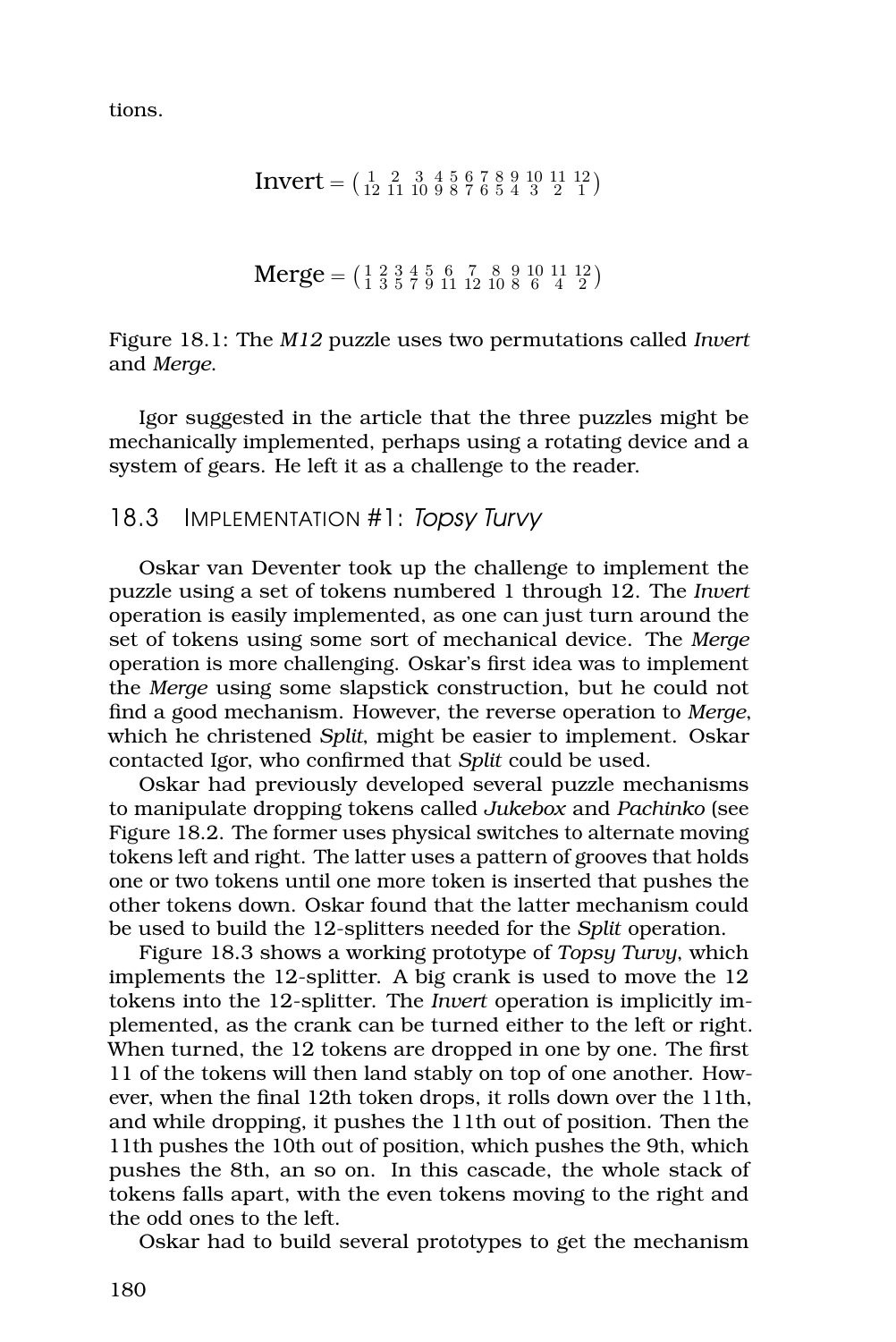<span id="page-2-0"></span>

Figure 18.2: The *Jukebox* and *Pachinko* puzzle mechanisms designed by Oskar

<span id="page-2-1"></span>

Figure 18.3: *Topsy Turvy*, featuring a 12-splitter.

right. The prototypes were built using the laser cutter of Peter Knoppers, using MDF and acrylic. The tokens are made of cast tin, using laser-cut MDF moulds. In order to have the mechanism turn smoothly, four large gears act as a ball bearing, carrying the weight of the crank mechanism. A rattle mechanism is used to force a user to finish a move once started, preventing illegal moves.

The first prototype had the major flaw that a user could continue turning while the tokens were still dropping. Allowing that to happen causes tokens to collide when they are caught by the crank mechanism at the bottom, enabling both illegal moves and blockage of the intended mechanism. George Miller found an elegant solution to this problem: a toggle switch which limits the rotation of the crank between -240 and +240 degrees. With the switch in place, a user has to turn the crank all the way back, which takes sufficient time for the tokens to settle at the bottom. Magnets were used to make the switch bi-stable.

Another problem was that tokens could skip the entry if the crank is turned too fast. Peter Knopper's solution was to place a pin at the top entry of the grooves, which forces the tokens down.

With all major problems solved, the third prototype was found to work in a satisfactory way.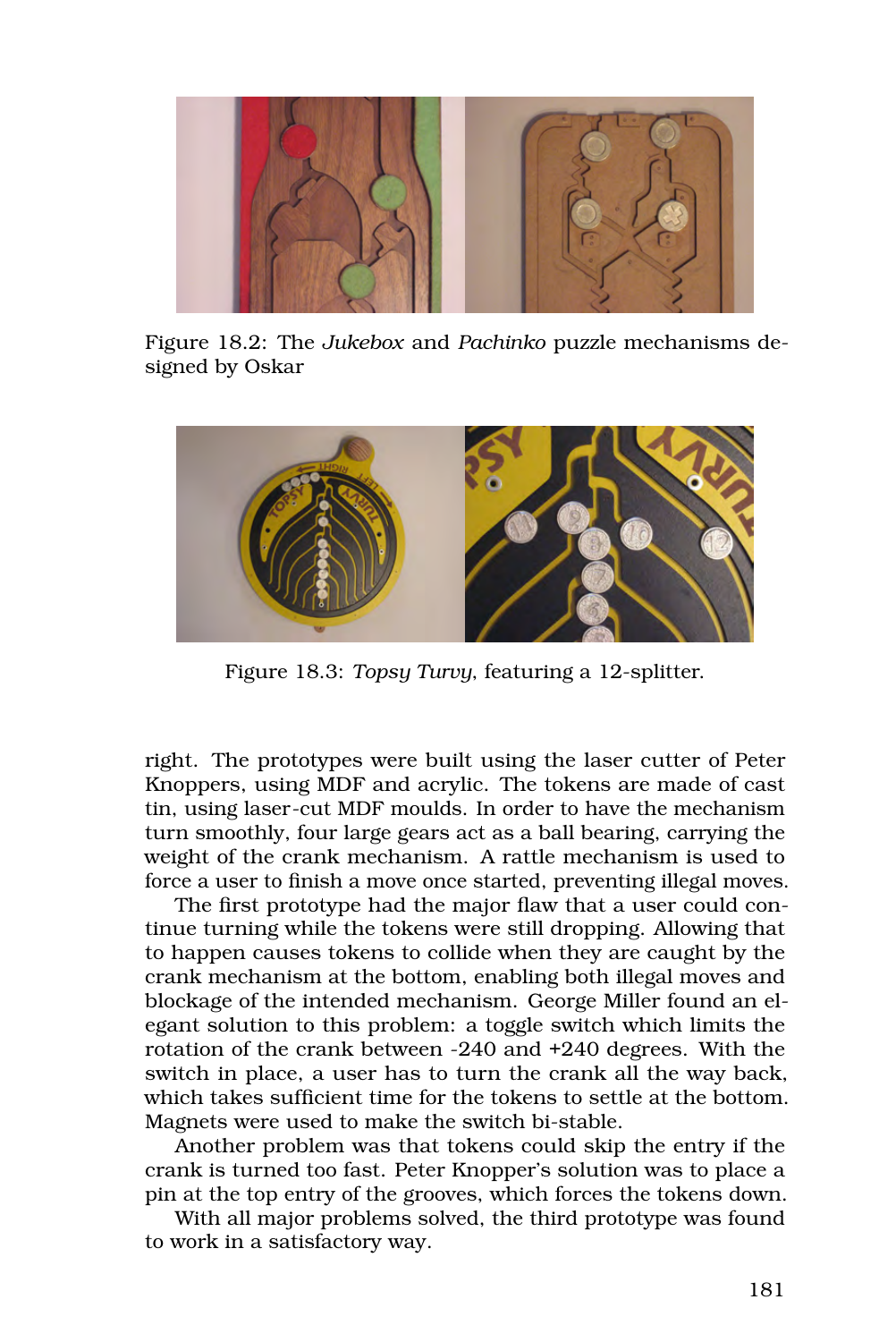

Figure 18.4: The gears, rattle mechanism, and toggle switch used to prevent illegal moves in *Topsy Turvy*.

# 18.4 IMPLEMENTATION #1: Number Planet

While Oskar was working on *Topsy Turvy*, Igor suggested a completely different implementation. Igor had found special *planar permutations* that also implement the *M12* group. Two permutations are called *Rotate* and *Swap*. See Figure [18.5.](#page-3-0)

<span id="page-3-0"></span>

Figure 18.5: The *Rotate* and *Swap* permutations

Oskar started 3D sketching. After a lot of communication with Igor, a mechanism was found that could do the trick. See Figure [18.6.](#page-4-0)

However, Oskar was not satisfied with the mechanism and its round tokens. A much better mechanism might be possible if the 0 and 1 were not surrounded by the 11-2 swap. Oskar asked Igor whether there might not exist a better planar *M12* permutation. Igor started looking using a *Maple* program, while Oskar used a Python program written by George Miller. With crossing emails, Igor beat Oskar by only five minutes, both discovering that the requested planar permutation does indeed exist.

Using this permutation Oskar made a 3D design that used trapezoid-shaped tokens that push each other better when performing the *Rotate* operation. See Figure [18.7.](#page-4-1)

The resulting puzzle called *Number Planet* by Igor, was proto-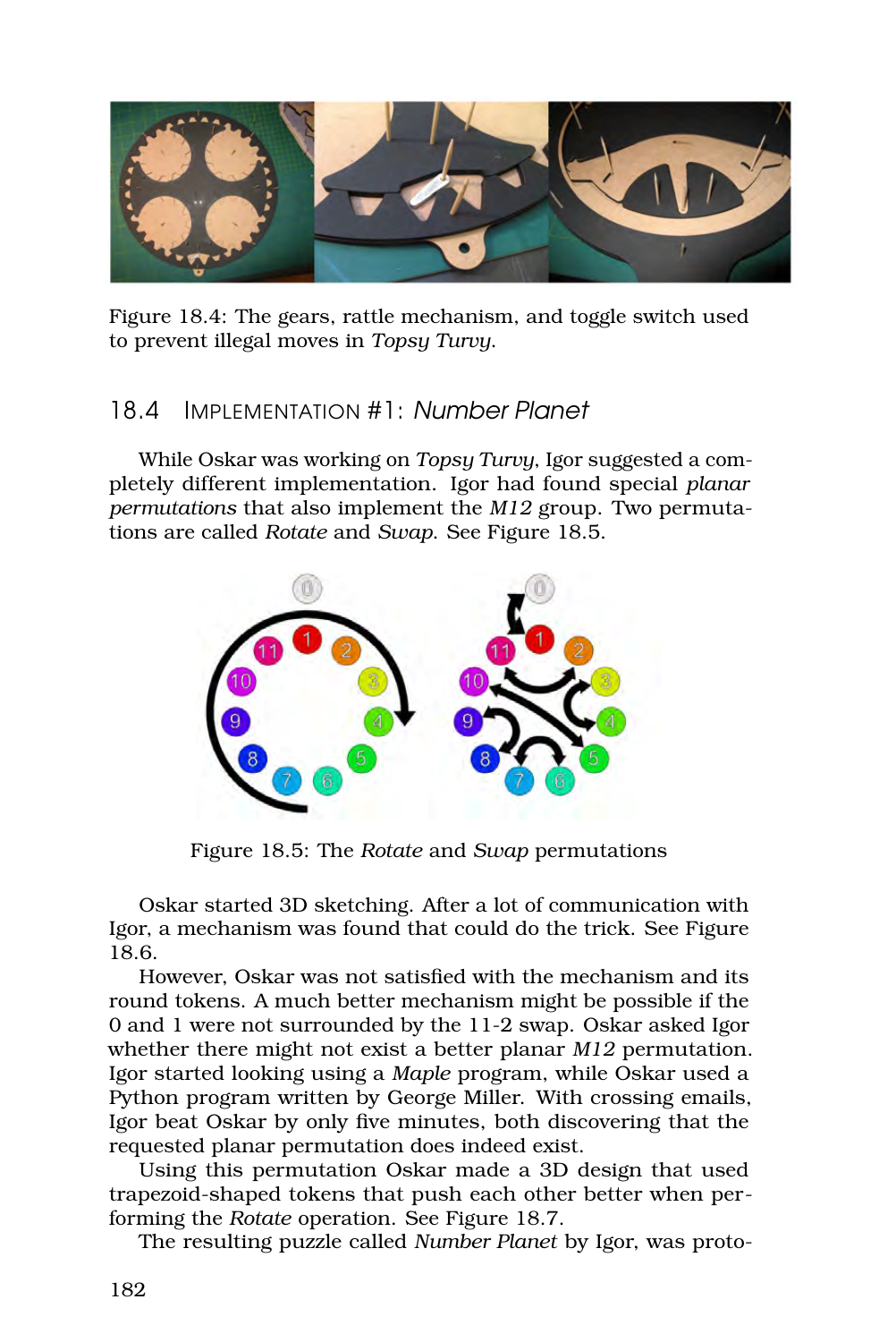<span id="page-4-0"></span>

Figure 18.6: Mechanism implementing *Rotate* and *Swap*.

<span id="page-4-1"></span>

Figure 18.7: A better planar permutation enabling trapezoidshaped tokens.

typed using 3D printing technologies. The first prototype, made by UM3D in ABS-based fusion deposition modeling, was a failure because Oskar had made a modeling error. A second prototype owked reasonably well, but it was still cumbersome to assemble with it's many subassemblies.

A third prototype made by TNO Netherlands using nylon-based selective laser sintering and painted with textile acid dye, was finally a success.

# 18.5 SOLVING THE M12 PUZZLES

With working prototypes available, the reader may wonder how these puzzles should be solved. First of all, it should be noted that both implementations feature two permutations, albeit different ones.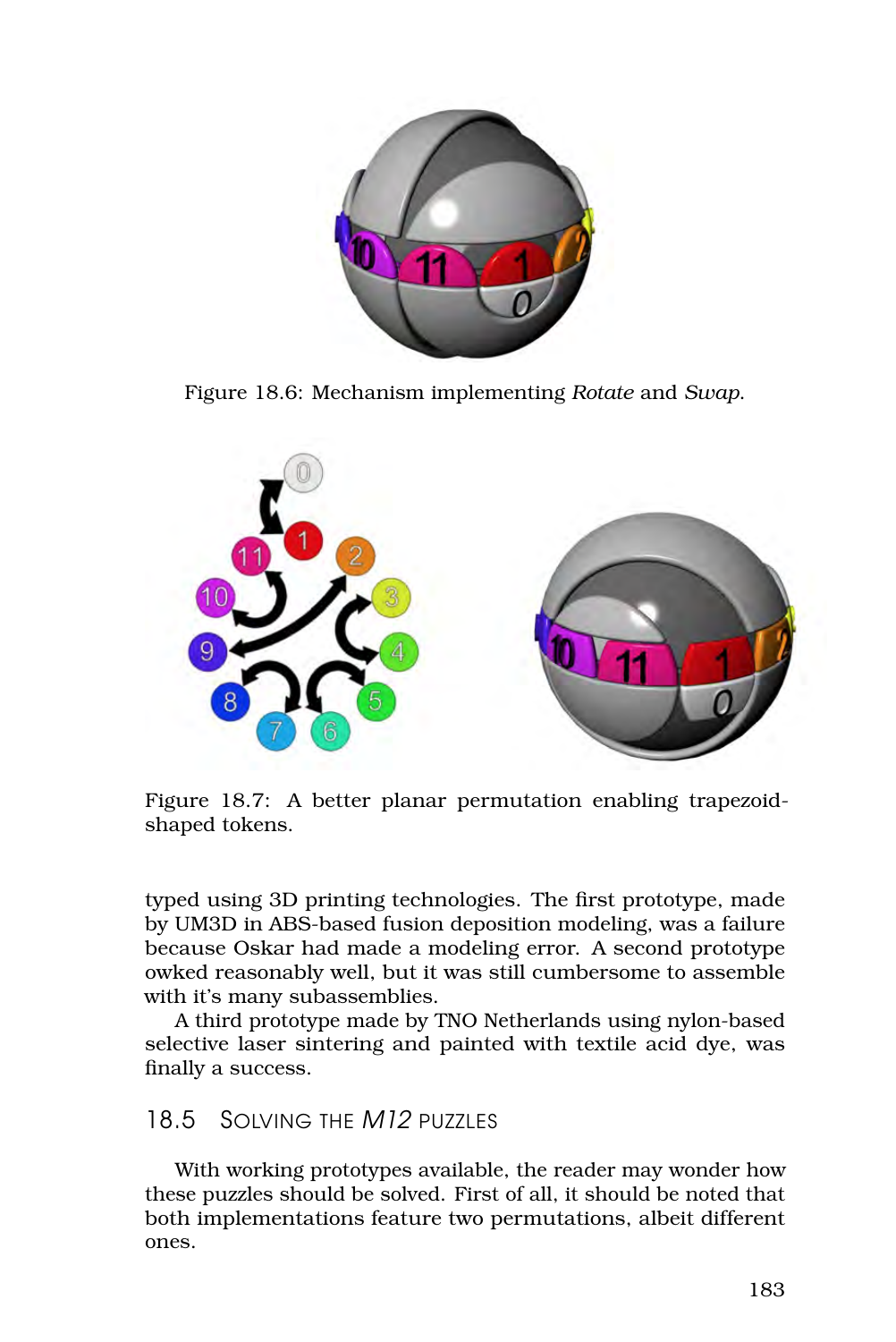

Figure 18.8: The *Number Planet* design, and FDM and SLS prototypes

For *Topsy Turvy*:

*Left*: 1-2-3-4-5-6-7-8-9-10-11-12 → 11-9-7-5-3-1-2-4-6-8-10- 12.

*Right*: 1-2-3-4-5-6-7-8-9-10-11-12 → 2-4-6-8-10-12-11-9-7- 5-3-1.

For *Nuumber Planet*:

*Rotate*: 0-1-2-3-4-5-6-7-8-9-10-11 → 0-2-3-4-5-6-7-8-9-10- 11-1.

*Swap*:  $0-1-2-3-4-5-6-7-8-9-10-11 \rightarrow 0-1-9-4-3-6-5-8-7-2-11-$ 10.

Secondly, both mechanisms implement the *M12* group, which has

$$
12\times11\times10\times9\times8=95040
$$

permutations. The *M12* group has the property that if five token are at their correct place, then the other seven tokens are correct too [1]. Using this information one could envision the following solution approaches.

- **God's Table by computer**: As the solution space is very small, it is quite feasible to build a "Godâ $\tilde{A}Z$ s Table" enumerating all possible states and the solution sequence for each state. This is exactly what George Miller did. The file that his Python program produced is small enough to be used on a smart phone, so you can always have a solution at hand. Although the God's Table provides the fastest solution, it is impossible for a human being to memorize.
- **Recursive solution by hand**: A solution worked out by Igor uses a small set of recursive operations. While much easier to memorize, the recursiveness of the solution requires many (thousands?) of moves. This makes the solution rather impractical for the mechanical versions.
- **Computer-aided optimization**: A computer could be used to find the shortest five sets of operations that brings 5 tokens